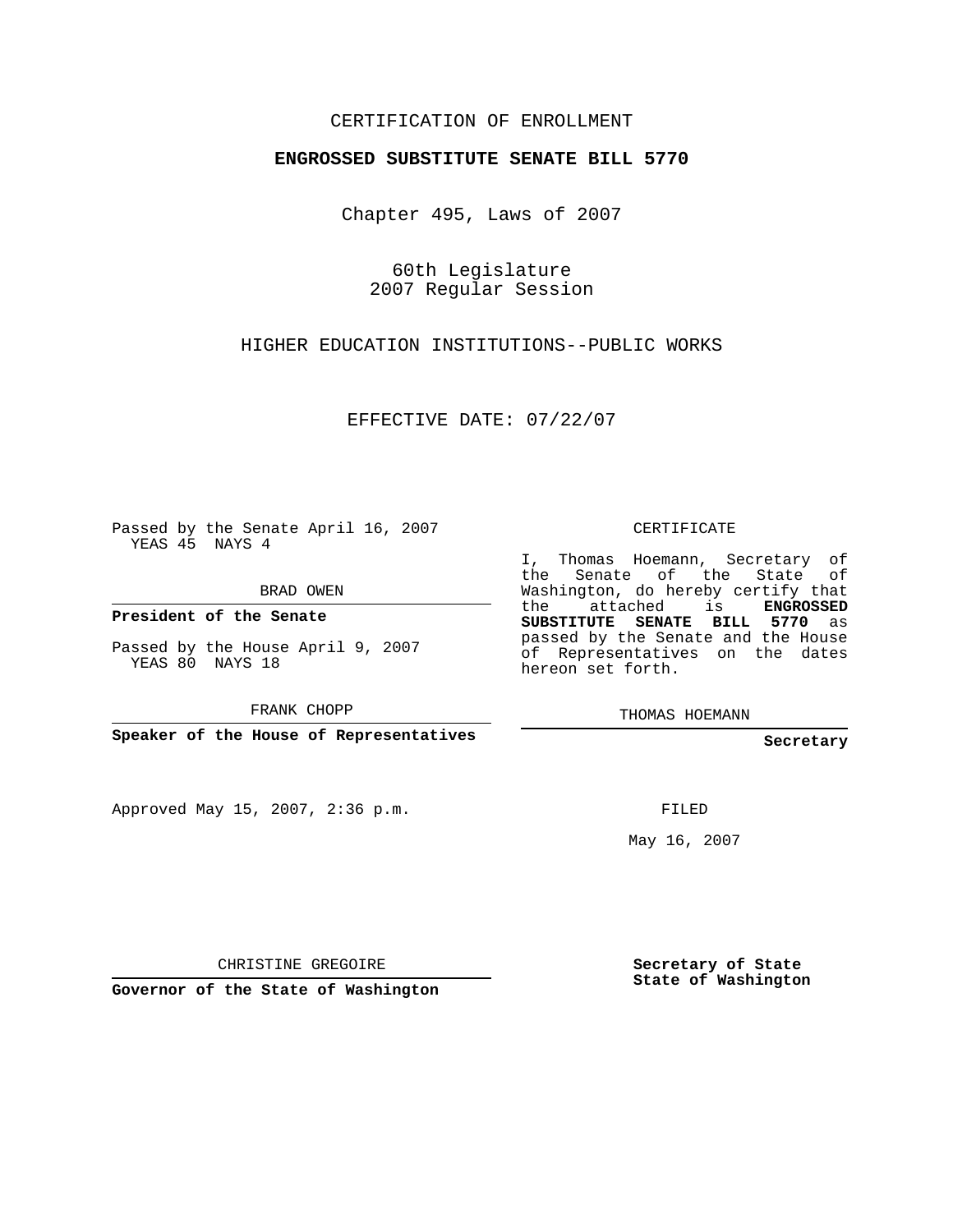## **ENGROSSED SUBSTITUTE SENATE BILL 5770** \_\_\_\_\_\_\_\_\_\_\_\_\_\_\_\_\_\_\_\_\_\_\_\_\_\_\_\_\_\_\_\_\_\_\_\_\_\_\_\_\_\_\_\_\_

\_\_\_\_\_\_\_\_\_\_\_\_\_\_\_\_\_\_\_\_\_\_\_\_\_\_\_\_\_\_\_\_\_\_\_\_\_\_\_\_\_\_\_\_\_

AS AMENDED BY THE HOUSE

Passed Legislature - 2007 Regular Session

## **State of Washington 60th Legislature 2007 Regular Session**

**By** Senate Committee on Higher Education (originally sponsored by Senators Shin, Schoesler and Kilmer)

READ FIRST TIME 02/22/07.

 1 AN ACT Relating to work performed by institutions of higher 2 education; and amending RCW 28B.10.350 and 28B.50.330.

3 BE IT ENACTED BY THE LEGISLATURE OF THE STATE OF WASHINGTON:

 4 **Sec. 1.** RCW 28B.10.350 and 2001 c 38 s 1 are each amended to read 5 as follows:

6 (1) When the cost to The Evergreen State College( $(\tau)$ ) or any 7 regional ((university,)) or state university((-)) of any building, 8 construction, renovation, remodeling, or demolition, other than 9 maintenance or repairs, will equal or exceed the sum of ((<del>thirty-five</del>)) 10 fifty-five thousand dollars, or thirty-five thousand dollars if the 11 work involves one trade or craft area, complete plans and 12 specifications for  $((\text{such}))$  the work shall be prepared  $((\text{and such}))_L$ 13 the work shall be put out for public bid( $(\theta)$ ), and the contract shall 14 be awarded to the ((<del>lowest</del>)) responsible bidder ((if in accordance with 15 the bid specifications: PROVIDED, That when the estimated cost of such 16 building, construction, renovation, remodeling, or demolition equals or 17 exceeds the sum of twenty-five thousand dollars, such project shall be 18 deemed a public works and "the prevailing rate of wage," under chapter 19 3<del>9.12 RCW shall be applicable thereto: PROVIDED FURTHER, That when</del>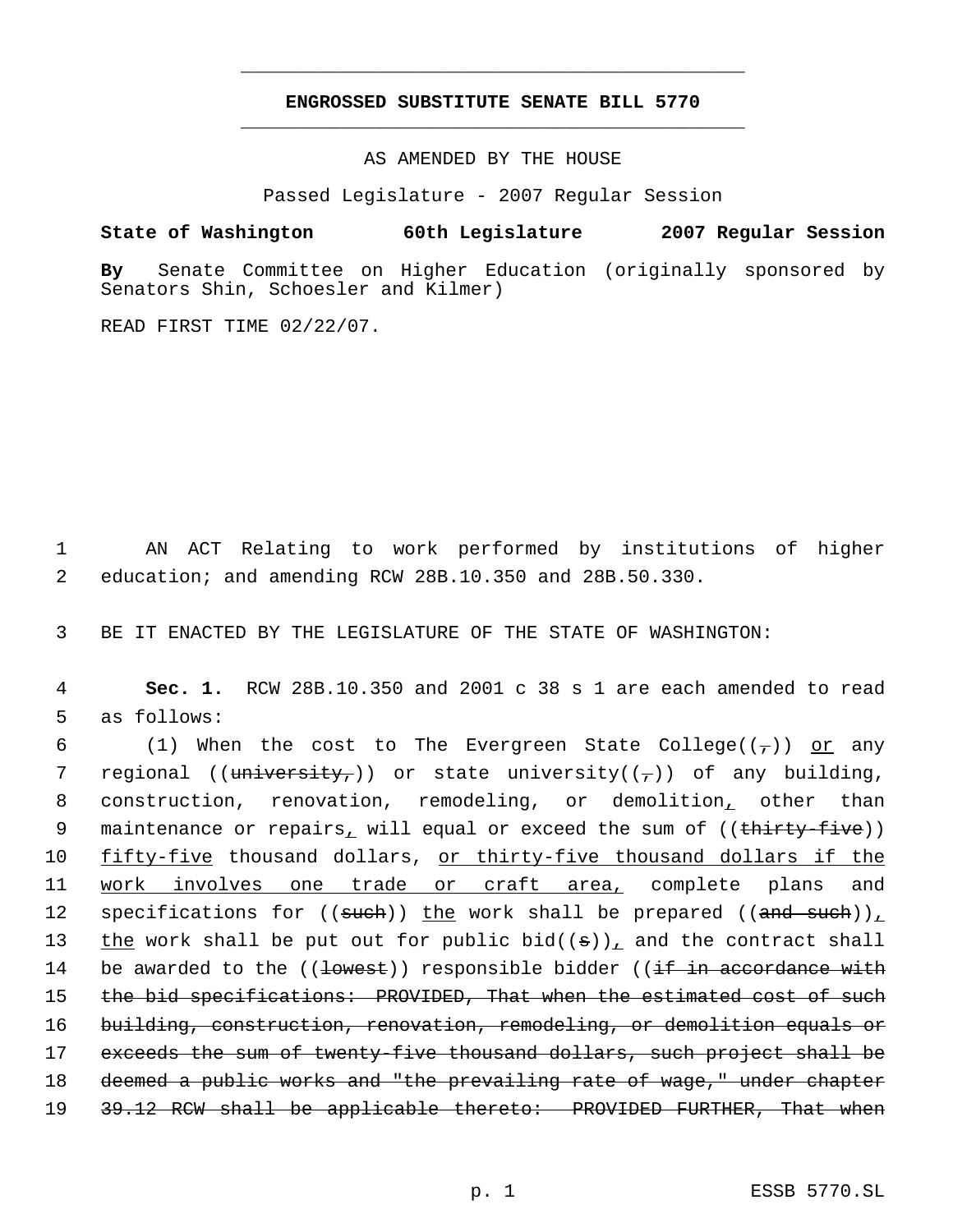1 such building, construction, renovation, remodeling, or demolition 2 involves one trade or craft area and the estimated cost exceeds fifteen 3 thousand dollars, complete plans and specifications for such work shall 4 be prepared and such work shall be put out for public bids, and the 5 contract shall be awarded to the lowest responsible bidder if in 6 accordance with the bid specifications. This subsection shall not 7 apply when a contract is awarded by the small works roster procedure 8 authorized in RCW 39.04.155 or under any other procedure authorized for 9 an institution of higher education)) who submits the lowest responsive 10 bid.

11 (2) Any building, construction, renovation, remodeling, or 12 demolition project that exceeds the dollar amounts in subsection (1) of 13 this section is subject to the provisions of chapter 39.12 RCW.

14 (3) The Evergreen State College( $(\tau)$ ) or any regional 15 ((university,)) or state university may require a project to be put to 16 public bid even when it is not required to do so under subsection (1) 17 of this section. Any project publicly bid under this subsection is 18 subject to the provisions of chapter 39.12 RCW.

19  $((+3))$   $(4)$  Where the estimated cost ((to The Evergreen State 20 College, any regional university, or state university)) of any 21 building, construction, renovation, remodeling, or demolition is less 22 than ((twenty-five)) fifty-five thousand dollars or the contract is 23 awarded by the small works roster procedure authorized in RCW 24 39.04.155, the publication requirements of RCW 39.04.020 ((shall be 25 inapplicable) do not apply.

26  $((+4))$  (5) In the event of any emergency when the public interest 27 or property of The Evergreen State College( $(\tau)$ ) or a regional 28 (( $university<sub>r</sub>$ )) or state university would suffer material injury or 29 damage by delay, the president of such college or university may 30 declare the existence of  $((such))$  an emergency and, reciting the facts 31 constituting the same, may waive the requirements of this section with 32 reference to any contract in order to correct the condition causing the 33 emergency( $\left(\div\right)$ PROVIDED, That an "emergency,")). For the purposes of 34 this section, "emergency" means a condition likely to result in 35 immediate physical injury to persons or to property of ((such)) the 36 college or university in the absence of prompt remedial action or a 37 condition which immediately impairs the institution's ability to 38 perform its educational obligations.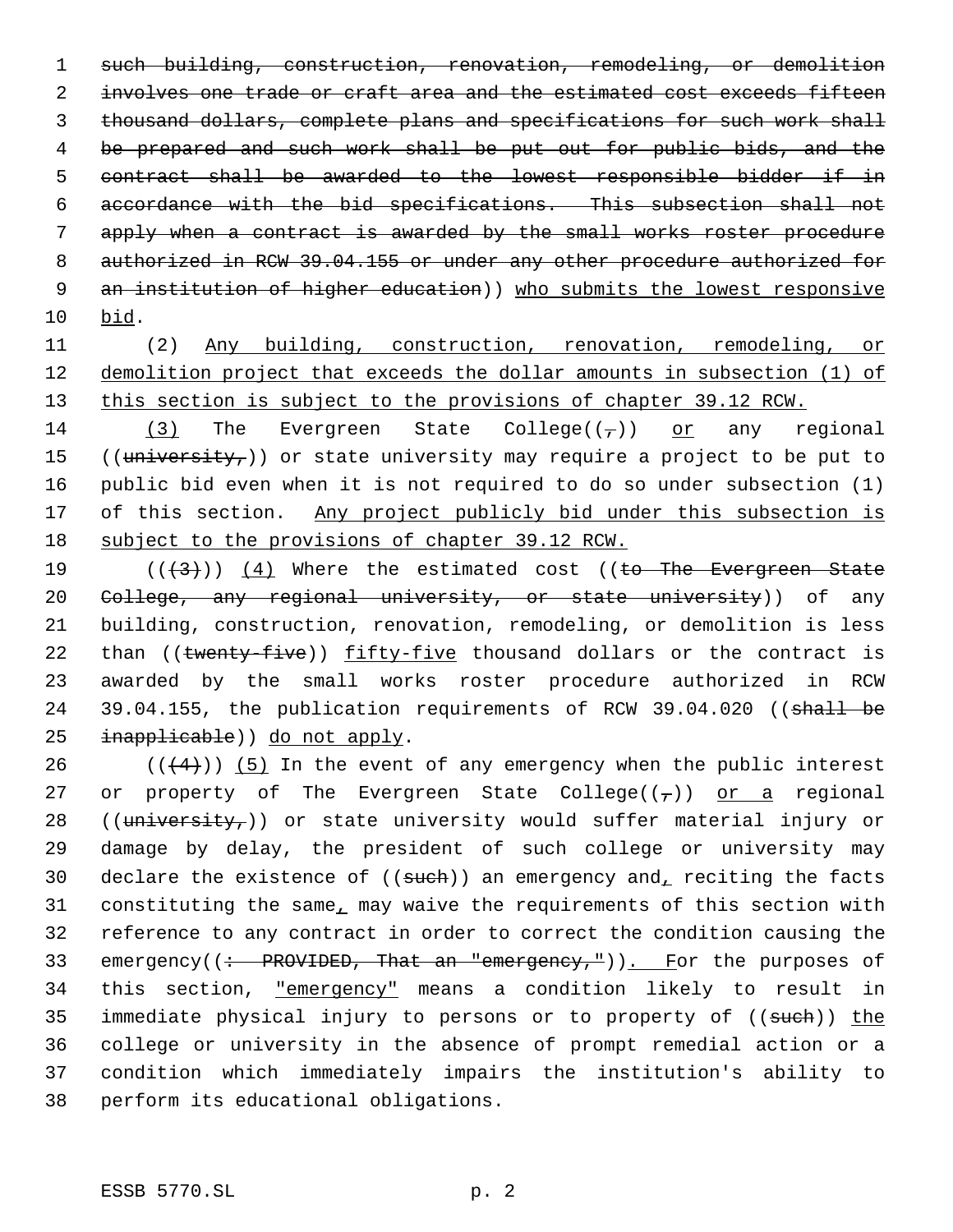(6) This section does not apply when a contract is awarded by the

 small works roster procedure authorized in RCW 39.04.155 or under any other procedure authorized for an institution of higher education.

 **Sec. 2.** RCW 28B.50.330 and 1993 c 379 s 108 are each amended to read as follows:

 (1) The boards of trustees of college districts are empowered in accordance with the provisions of this chapter to provide for the construction, reconstruction, erection, equipping, demolition, and major alterations of buildings and other capital assets, and the acquisition of sites, rights-of-way, easements, improvements, or appurtenances for the use of the aforementioned colleges as authorized by the college board in accordance with RCW 28B.50.140; to be financed by bonds payable out of special funds from revenues hereafter derived from income received from such facilities, gifts, bequests, or grants, and such additional funds as the legislature may provide, and payable out of a bond retirement fund to be established by the respective district boards in accordance with rules and regulations of the state board. With respect to building, improvements, or repairs, or other 19 work, where the estimated cost exceeds ((twenty-five)) fifty-five thousand dollars, or thirty-five thousand dollars if the work involves 21 one trade or craft area, complete plans and specifications for ((such)) 22 the work shall be prepared ((and such)), the work shall be put out for 23 a public bid( $(\pm)$ ), and the contract shall be awarded to the ( $(\pm$ owest)) 24 responsible bidder  $((if in accordance with the bid specification):$  PROVIDED, That when such building, construction, renovation, remodel 26 ing, or demolition involves one trade or craft area and the estimated cost exceeds ten thousand dollars, complete plans and specifications for such work shall be prepared and such work shall be put out for public bids, and the contract shall be awarded to the lowest responsible bidder if in accordance with the bid specifications)) who submits the lowest responsive bid. Any project regardless of dollar amount may be put to public bid.

33 (2) This ((subsection shall)) section does not apply when a 34 contract is awarded by the small works roster procedure authorized in 35 RCW ((39.04.150: PROVIDED FURTHER, That any project regardless of dollar amount may be put to public bid)) 39.04.155.